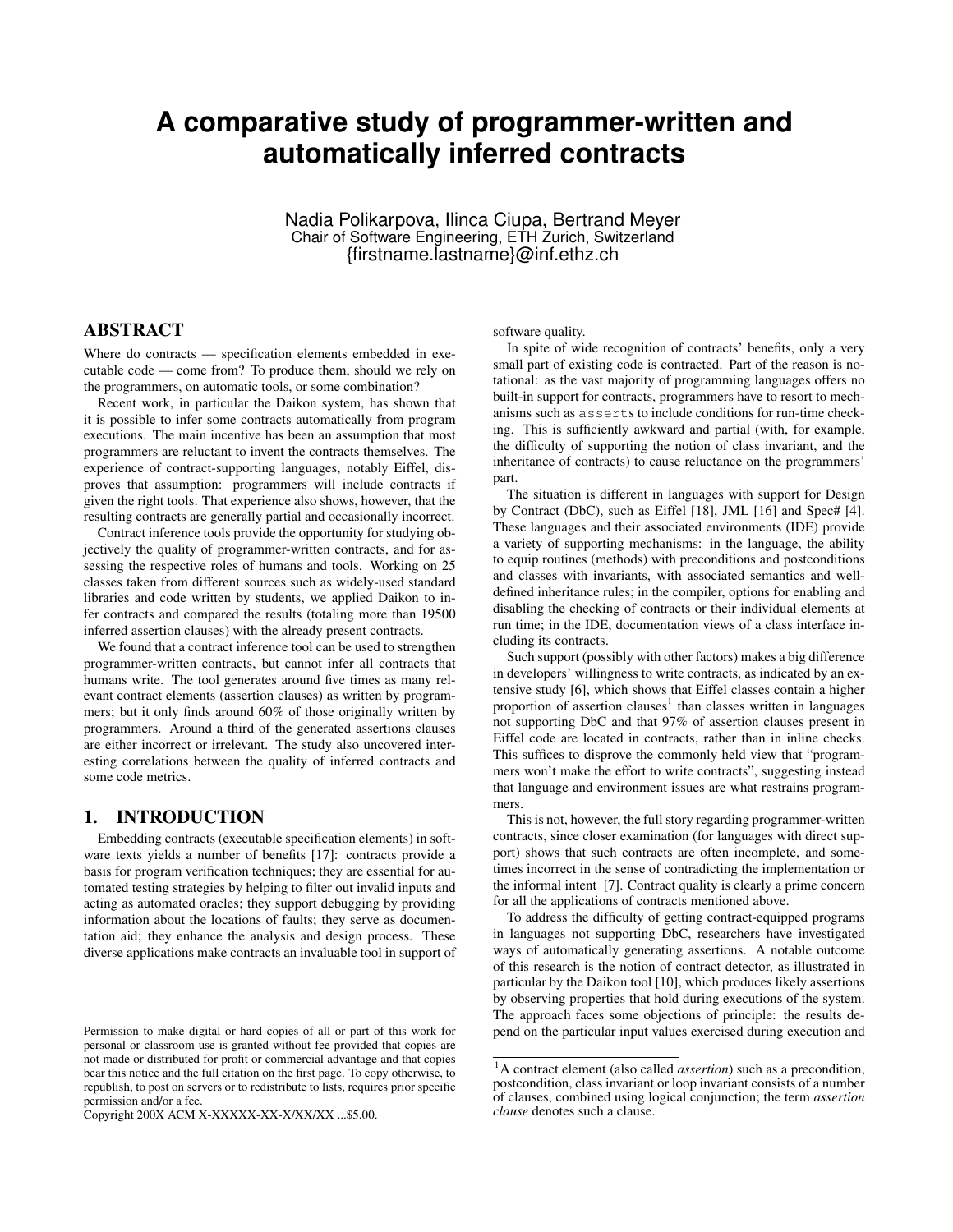there is a risk of documenting behavior of the software as it is, bugs included, rather than intent, which can only come from an explicit specification. In practice, however, Daikon has proved effective at inferring interesting contracts [10, 19, 20].

As a result of this effort the community now has at its disposal two bodies of meaningful contracts: those which programmers have written in two decades of Eiffel programming and several years of usage of such languages as JML and Spec#; and those which Daikon and related tools can infer. Intuitively, we may guess they have different properties, but no study so far, to our knowledge, has performed a systematic comparison. The benefits of such a comparison, as performed in the work reported here, include a better understanding of the possible role of automatically inferred contracts, the limitations of programmer-written contracts, and how to improve both kinds.

#### *Contribution.*

We performed an experiment to compare contracts written by programmers in existing, production-grade and student-written Eiffel code (freely available, so that others can repeat and continue our experiment), and assertions inferred for the same code by the Daikon tool equipped with a front-end for Eiffel that we developed. We were in particular investigating answers to the following questions:

- What proportion of the programmer-written assertion clauses are implied by the inferred assertions and vice-versa?
- What proportion of the inferred assertions clauses are relevant? (to the extent that we can assess this partly informal property)
- How can contract inference be used to assist programmers or to improve the programmer-written assertions?
- What factors influence the quality of the inferred contracts? More precisely, can we find correlations between any code metrics and the quality of the contracts inferred for that code?

#### Among the results:

- A high proportion of the inferred assertions clauses are correct (90%) and relevant (64%).
- Contract inference tools produce around 5 times more relevant (correct and interesting) assertion clauses than programmers write.
- Contract inference tools cannot find all programmer-written assertions: such tools infer only about 59% of all programmer-written assertion clauses.

To summarize these results by applying them to a normalized example of a hypothetical representative class for which the programmer had written 13 assertion clauses: the tool would infer 100 assertion clauses, out of which 90 would be correct; 64 of these would also be interesting. 8 of the 13 programmer-written assertion clauses would also appear among the inferred assertion clauses, or follow logically from them.

The experiment results also indicate that the quality of contracts inferred for a class is negatively influenced by the number of classes on which the class depends and the number of variables that are in scope at each program point where contracts are inferred.

#### *Overview.*

The rest of this paper is organized as follows. The next section introduces the basic notions of automated contract inference and the tool that we used in the experiment. Section 3 describes the setup of the experiment. Section 4 presents and analyzes the results; it ends with a discussion of threats to the validity of generalizations of the results. Section 5 presents related work and section 6 draws general conclusions.

# 2. DYNAMIC CONTRACT INFERENCE AND ITS APPLICABILITY TO A CONTRACT-AWARE LANGUAGE

Given a set of passing test cases that exercise a system, a dynamic contract inference tool will determine conditions that hold at various program points for the executions of the system through the test cases. Generalizing from these observations, the programmer can conclude that the corresponding assertions may hold for all program runs.

One of the best known tools built on this principle is Daikon [10]. This section provides an overview of Daikon, discusses some of the specifics of contract inference for Eiffel programs, and presents CITADEL, the Daikon front-end for Eiffel which we have developed, and which permitted the experiment reported here.

### 2.1 Daikon

To infer program properties, Daikon observes values of certain *variables* at specific *program points* during program executions. Interesting program points can be, for instance, routine entries and exits. Variables are different expressions which make sense at a program point, such as the currently executing object<sup>2</sup>, routine arguments, the return value of a function<sup>3</sup>, attributes of other variables, etc. Daikon maintains a list of templates which it instantiates into assertion clauses, using such program variables at specified program points, and checks if they hold for all executions of the program through a given set of test cases. As soon as an assertion clause does not hold, it is eliminated and not checked again for further executions. Ernst [10] and Perkins et al. [22] present a collection of heuristics that make this simple approach realistic.

Daikon's dynamic contract inference system consists of several components, as shown in figure 1. The main steps involved in the contract inference process are the following:

- 1. An instrumenter modifies the program source so that, at certain program points, it saves the values of the variables in scope to a data trace file. The instrumenter also produces program point declarations (static information about program points and variables).
- 2. The instrumented program is exercised through a test suite. Each run of the program results in a data trace file.
- 3. Daikon instantiates assertion clause templates from its list using variables of appropriate types. This results in a list of potential assertion clauses, which are then checked against the variable values recorded in the data trace files.
- 4. The inferred assertions can be post-processed, for instance inserted into the original source code as annotations.

Out of these components, only the instrumenter and the postprocessor depend on the programming language in which the original system is written. These two components form a *front-end* that

<sup>&</sup>lt;sup>2</sup>In Eiffel denoted as Current

<sup>&</sup>lt;sup>3</sup>In Eiffel denoted as Result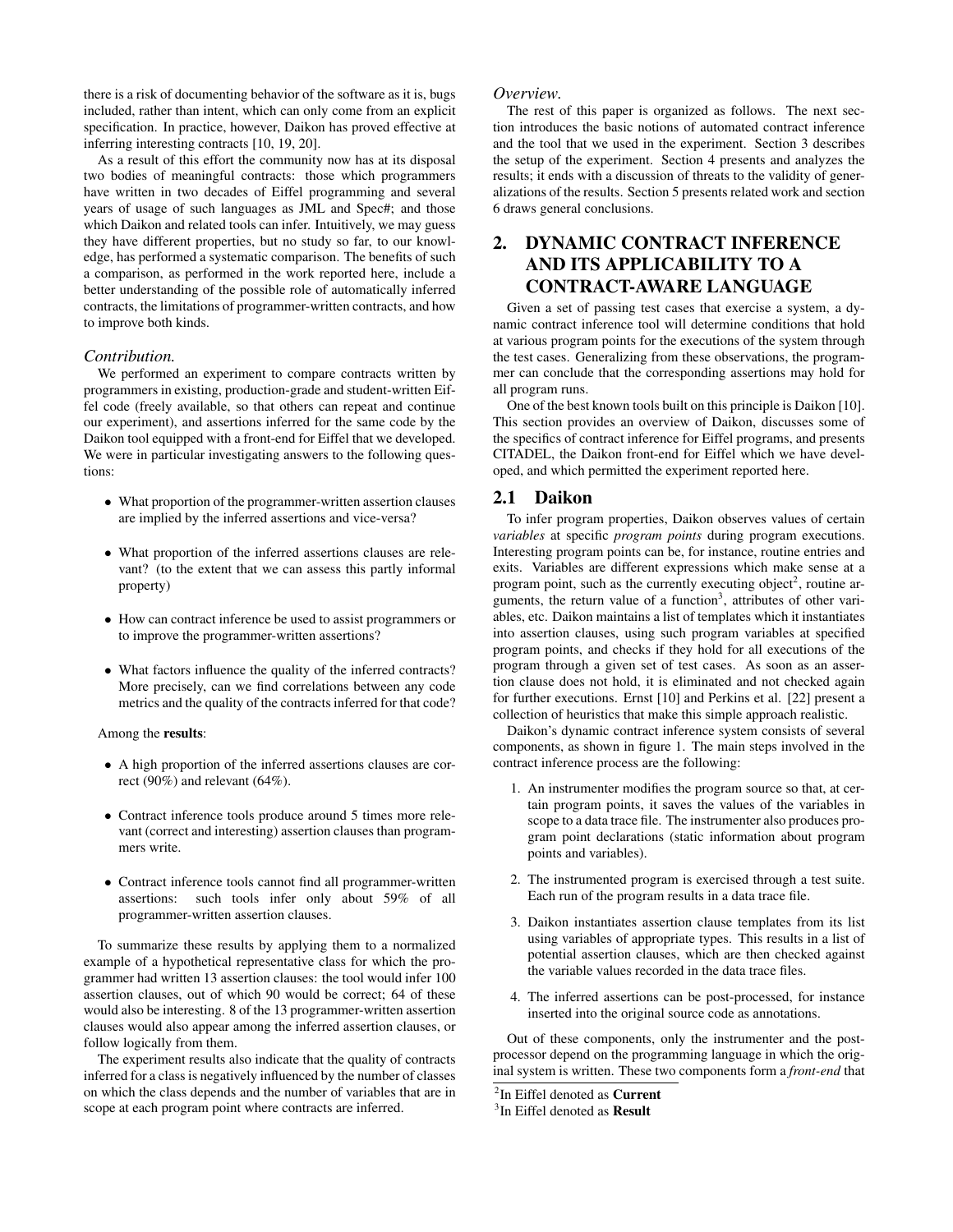

Figure 1: Dynamic contract inference system.

allows the universal assertion detector to work for software systems written in different languages (and even with data that was generated through other means than during program execution).

Because the contract inference process is based on checking assertion clause templates on actual *executions* of a system through a test suite, the inferred contracts reflect properties of both the original software system and the test suite.

#### 2.2 Contract inference in Eiffel

Dynamic contract inference has proved its usefulness for software that lacks programmer-written specifications. In Eiffel developers do include contracts in the programs they write, but, as was mentioned above, these contracts are generally incomplete and sometimes incorrect.

We hence conjecture that dynamic contract inference can be used in Eiffel for the following purposes:

- Strengthening contracts, mainly strengthening programmerwritten postconditions and class invariants. Strengthening loop invariants and weakening preconditions is also possible, but maybe less interesting for most programmers.
- Correcting contracts, in particular strengthening preconditions that failed to capture the full conditions necessary for a routine to work.
- Improving test suite quality: since the quality of the inferred contracts depends on the test suite used to exercise the system, the inferred contracts can be used to estimate the quality of the test suite.

Our study addresses the first two items on this list; the last one is the topic of ongoing work.

Since Eiffel has the built-in support for routine pre- and postconditions, class invariants and loop invariants, Eiffel programmers would like to infer contracts at program points that correspond to these four kinds of assertions. The variables in scope at each program point should correspond to expressions that can appear in the respective assertions.

If *x* is a variable at some program point and *f* is an attribute of the class of  $x$ , then  $x$ ,  $f$  is also added to the set of variables in scope at that program point. This is called variable *unfolding*. Unfolding is typically done up to a fixed small number of iterations (1 or 2).

It is possible to unfold a variable not only through attribute access, but also through calls to pure (side-effect free) functions. The Daikon front-end for Java provides such an option, requiring that the user supply a "purity file": a list of functions in the system that are side-effect free and hence safe to use in unfolding. In Eiffel, the purity of functions, though not enforced by the compiler, is strongly encouraged. Therefore we opted for using functions with no arguments in unfolding by default. The user still can specify individual functions as impure through a command-line option. During this study we had to use this option only once, which shows that Eiffel programmers indeed mostly write pure functions.

There is one more problem with using functions for unfolding: what happens if a function is not applicable in the current context? For Eiffel functions this problem can be solved by checking, before any evaluation of  $x.f$ , that the programmer-written precondition of f holds (assuming that programmers usually write correct preconditions). If this is not the case, the front-end uses a special Daikon keyword to indicate that variable  $x.f$  cannot be evaluated.

The Daikon front-end we developed is called CITADEL (Contract Inference Tool Applying Daikon to the Eiffel Language). The current implementation of the tool supports almost all Eiffel's language constructs; this enables it to perform contract inference for realistic, production classes.

One limitation of the tool, directly relevant for this study, is that calls to functions with arguments are currently not used in the unfolding process and thus cannot appear in the inferred contracts. Another important limitation is the tool's inability to instrument deferred (abstract) and external class members (members of Eiffel classes implemented in another programming language, typically C); hence contracts cannot be inferred for such members.

## 3. EXPERIMENT SETUP

Our experiment consisted of running CITADEL on 25 classes, 15 of them taken from industrial-grade Eiffel libraries, 4 — from an application that models public transportation in a city and another 6 classes written by Computer Science students. None of these classes were created especially for the study or modified in any way. We used classes of different size in terms of various code metrics and with diverse but clear semantics. Table 1 shows some metrics for the examined classes.

14 out of 15 library classes come from the standard Eiffel libraries version 6.1 (the current version at the time of the experiment), as indicated in the "source" column of table 1: EiffelBase, EiffelTime and Gobo, all included in the standard distribution of the most popular IDE for Eiffel (EiffelStudio [2]). Most applications written in Eiffel rely on some or all of these libraries. Class MML\_DEFAULT\_PAIR comes from a Mathematical Model Library, developed as part of a PhD dissertation. Library classes are highly reusable and presumably the effort spent to ensure their quality is accordingly high. In particular, library classes are usually equipped with relatively high quality contracts.

To diversify the scope of the experiment we also considered application classes: we used 4 classes from Traffic [3], a graphical application that models and visualizes the public transportation system of a city. This application was developed at ETH Zurich and is used in introductory Computer Science courses.

Because we also wanted to include in the experiment code written by less experienced programmers, we added classes created by students of Computer Science at ETH Zurich: classes FRAC-TION1 and FRACTION2 were implemented as assignments in an introductory programming course; classes GENEALOGY1 and GENEALOGY2 were implemented as part of a project given in a software engineering course; classes NODE and EDGE come from a graph library implemented as a Master project. For the first four classes some assertion clauses were inherited from ancestor classes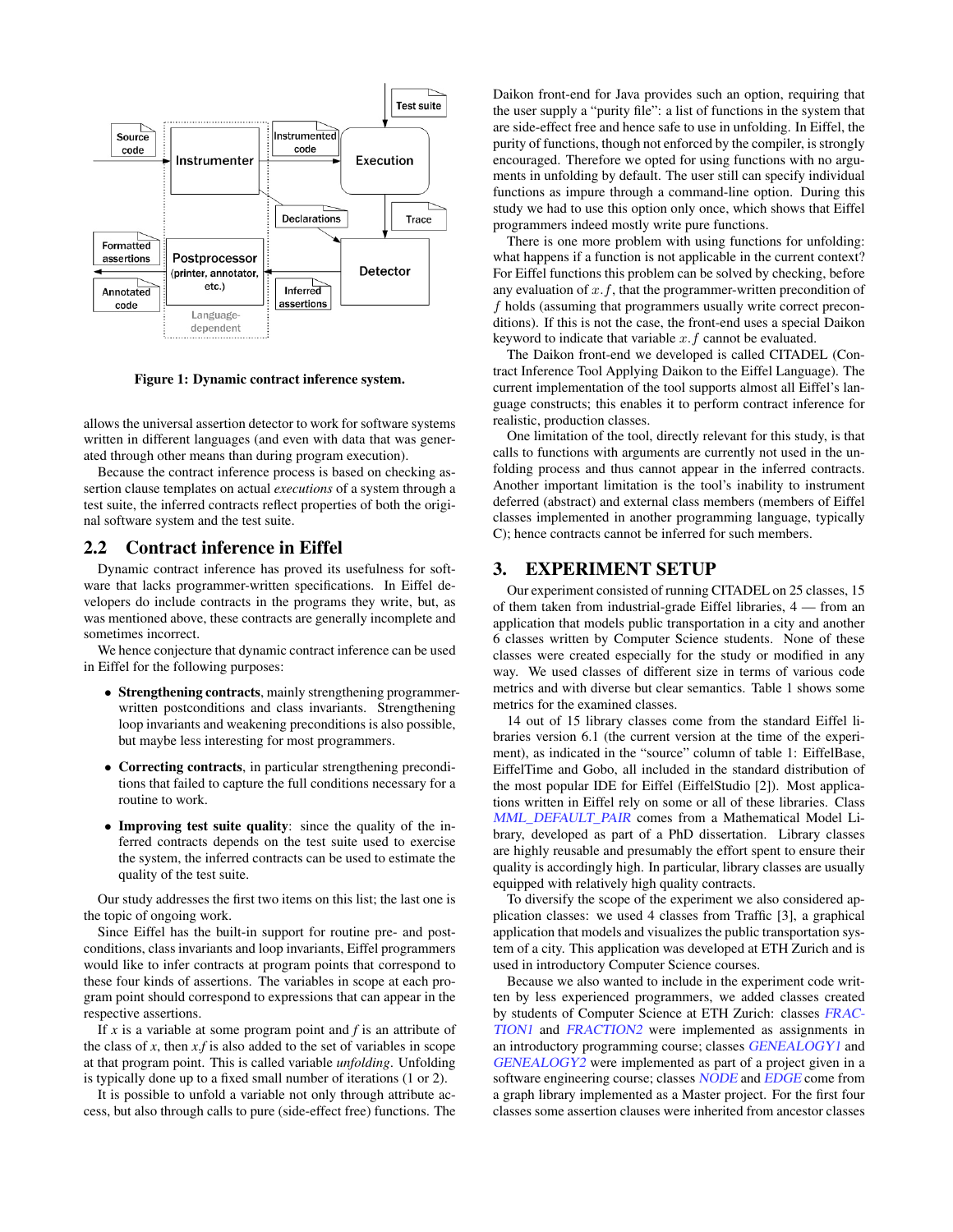or predefined in the assignment, which affects the study results as the quality of the contracts may be higher than if the contracts had been devised entirely by students.

Since none of the examined classes came with test suites, we had to write tests ourselves in order to allow Daikon to infer assertions. Because it is known that characteristics of the test suite such as coverage or number of executions of the tested elements influence Daikon's results, we constructed two test suites of different sizes: (1) a *small test suite*, containing approximately 10 calls with different random inputs to every instrumented routine, exercising the most typical behavior of the class, and (2) a *large test suite*, containing about 50 calls to every instrumented routine; this test suite achieves branch coverage and uses category-partitioning to cover different behaviors and achieve a high level of coverage of the object states.

All the studied classes as well as tests and the CITADEL tool itself are freely available online [1], so that the experiment can be reproduced and extended. Note however that the results for each particular run of contract inference can vary slightly because of the random nature of the tests.

# 4. RESULTS AND DISCUSSION

The results appear below grouped by the main questions under investigation: assessing the quality of the inferred assertion clauses (IA) in absolute terms (§4.1) and comparing the IA to programmerwritten assertion clauses (PA) (§4.2). Since the test suite has a significant influence on the results and two different suites were used for each class, we report the quality measures for each test suite separately.

In the following we use box plots [25] to concisely represent the experimental results through their 5-number summary: the lowest value, the first quartile, the median, the third quartile, and the highest value.

## 4.1 Quality of the inferred contracts

The definition of the quality of inferred contracts used in this study involves two measures: the proportion of correct assertion clauses and the proportion of relevant assertion clauses, based on the following definitions: an IA is *correct* if it reflects a property of the source code (rather than a property of the test suite); it is *relevant* if it is correct and expresses a property that is interesting. An IA is said to be uninteresting if it follows one of four patterns:

- Relation between unrelated variables IA involving variables whose relation is purely accidental. For example, an assertion clause of the form *person*.*age* < *person*. *bank\_account\_number* may always be true for a certain implementation, but most likely uninteresting.
- Equality of constants IA that are trivially true because they refer to constants. E.g. *time1*.*hours\_in\_day* = *time2*. *hours\_in\_day*, where time1 and time2 are instances of class TIME, which has a constant attribute hours\_in\_day.
- Redundant IA that are trivially implied by other IA at the same program point (where the implication does not depend on knowledge of the source code). As an example of a trivial implication, if it is already inferred that (*sorted\_items*  $\mathcal{V}$  = **Void**) = **Result**<sup>4</sup>, then an assertion clause (*sorted\_items* = Void)= (not Result) is redundant.

Table 2: Averages of correctness and relevancy. (a) Averages of the percentages of correct inferred assertion clauses.

|                  | Small TS | Large TS |
|------------------|----------|----------|
| Loop invariants  | 80%      | 90%      |
| Preconditions    | 50%      | 84%      |
| Postconditions & | 72%      | 91%      |
| class invariants |          |          |
| Total            | 70%      | 90%      |

(b) Averages of the percentages of relevant inferred assertion clauses.

|                  | Small TS | Large TS |
|------------------|----------|----------|
| Loop invariants  | 63%      | 70%      |
| Preconditions    | 31%      | 50%      |
| Postconditions & | 60%      | 69%      |
| class invariants |          |          |
| Total            | 56%      | 64%      |

• Misplaced — IA that conceptually belong in another program point than where they were inferred. For instance, an assertion clause *s*.*count* >= 0 inferred in the precondition of a routine having s of type STRING as argument and where count is an attribute containing the number of characters in the string, is not a special property of variable s, but rather a common property of all instances of class STRING and should have been placed in its invariant.

While maybe not restrictive enough, this definition of relevancy has the advantage that it can be assessed objectively. Another option would have been to ask a developer or maintainer of the tested code to rate relevancy, but this was not possible for this case study. Hence we judged both contract correctness and relevancy manually, using the criteria listed above.

It is possible to implement partial elimination of uninteresting assertion clauses following these patterns in the Daikon front-end. This is part of future work, but at the time of the experiment assertion clauses that match the patterns listed above were not suppressed by CITADEL.

Figure 2(a) shows through box plots the 5-number summary of the percentage of *correct* IA for the classes used in the experiment. Table 2(a) shows the averages, over all classes, of the percentage of correct IA. The large test suite brings a substantial improvement over the small one. For 21 of the classes, more than 80% of the assertion clauses inferred for the large test suite are correct; this percentage is under 50% only for one class. For 8 classes, 100% of the assertion clauses inferred for the large test suite are correct. Section 4.4 discusses possible reasons for variations in IA correctness over different classes.

Figure 2(b) shows the percentage of *relevant* (correct and interesting) IA. Table 2(b) shows the averages, over all classes, of the percentage of relevant IA. Again, the large test suite generally brings an improvement over the small one, but for 6 classes smaller percentages of relevant assertion clauses are found through the large test suite than through the small one. This can happen when some correct but uninteresting assertion clauses, inferred for the large test suite, are not reported for the small test suite, because in this test suite there are not enough observations of these assertion clauses holding for system executions to pass Daikon's statistical confidence checks.

 $4/$ = is the Eiffel "not equal" operator; Void denotes detached references, also called  $null$  in other programming languages.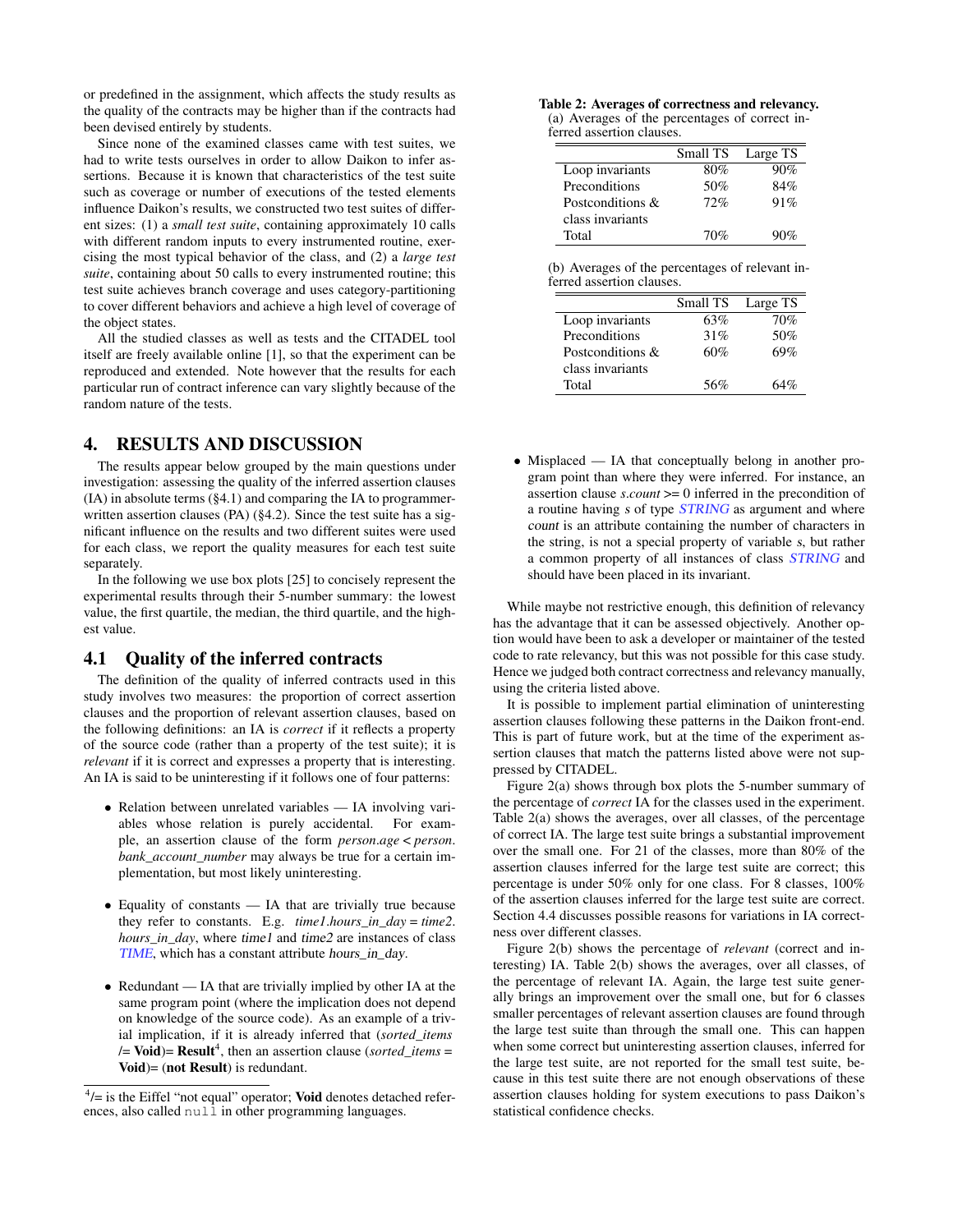|                               |                 |                  |                 | Class size     |                |                |                 |                   |                |                  | Programmer-written assertion clauses |                    |
|-------------------------------|-----------------|------------------|-----------------|----------------|----------------|----------------|-----------------|-------------------|----------------|------------------|--------------------------------------|--------------------|
| <b>Name</b>                   | <b>Source</b>   | LOC <sup>1</sup> | $\mathbf{R}^2$  | $A^3$          | S <sup>4</sup> | $\mathbf{L}^5$ | PA <sup>6</sup> | Pre. <sup>7</sup> | Post. $8$      | Inv <sup>9</sup> | $\mathbf{LInv}^{10}$                 | Expr <sup>11</sup> |
| <b>BASIC ROUTINES</b>         | EiffelBase      | 92               | 6               | $\overline{c}$ | $\Omega$       | $\Omega$       | 7               | 0                 |                | $\Omega$         | 0                                    | 43%                |
| <b>BI LINKABLE</b>            | EiffelBase      | 141              | 8               | 4              | $\Omega$       | $\mathbf{0}$   | 8               | $\Omega$          | 6              | $\overline{2}$   | $\Omega$                             | 88%                |
| <b>BOOLEAN REF</b>            | EiffelBase      | 174              | 12              | 3              | $\Omega$       | $\Omega$       | 25              | 6                 | 16             | 3                | $\theta$                             | 48%                |
| <b>COMPARABLE</b>             | EiffelBase      | 117              | $\overline{7}$  | 3              | $\Omega$       | $\mathbf{0}$   | 21              |                   | 13             |                  | $\Omega$                             | 33%                |
| <b>INTEGER INTERVAL</b>       | EiffelBase      | 469              | 26              | 12             | $\theta$       | 5              | 61              | 18                | 34             | 9                | $\Omega$                             | 57%                |
| <b>LINKED_QUEUE</b>           | EiffelBase      | 202              | 5               | 23             |                | $\mathfrak{2}$ | 34              | 4                 | 3              | 27               | $\Omega$                             | 29%                |
| <b>LINKED STACK</b>           | EiffelBase      | 159              | 7               | 23             | 3              | $\mathfrak{2}$ | 41              | 7                 | 8              | 26               | $\theta$                             | 44%                |
| <b>TIME</b>                   | EiffelTime      | 401              | 27              | 10             | 16             | $\Omega$       | 40              | 14                | 17             | 9                | $\Omega$                             | 85%                |
| DS TOPOLOGICAL SORTER         | Gobo            | 487              | 21              | $\overline{c}$ | 10             | 9              | 42              | 11                | 23             | 8                | $\Omega$                             | 69%                |
| ST COPY ON WRITE STRING       | Gobo            | 141              | 8               | 3              | 14             | $\Omega$       | 27              | 5                 | 21             |                  | $\Omega$                             | 70%                |
| <b>ST_SPLITTER</b>            | Gobo            | 387              | 14              | 3              | 24             | 6              | 61              | 24                | 32             | 3                | $\overline{c}$                       | 61%                |
| <b>ST WORD WRAPPER</b>        | Gobo            | 186              | 6               | 3              | 14             | 3              | 16              | 5                 |                | 4                | $\Omega$                             | 100%               |
| <b>UT CHARACTER FORMATTER</b> | Gobo            | 164              | 6               | 4              | 9              | $\Omega$       | 8               | 6                 | $\overline{2}$ | $\overline{0}$   | $\Omega$                             | 100%               |
| <b>UT_VERSION</b>             | Gobo            | 272              | 14              | 4              | $\Omega$       | $\mathbf{0}$   | 45              | 12                | 29             | 4                | $\Omega$                             | 89%                |
| <b>MML DEFAULT PAIR</b>       | <b>MML</b>      | 89               | 5               | 6              |                | $\mathbf{0}$   | 10              | 1                 | 7              | $\overline{2}$   | $\Omega$                             | 20%                |
| <b>TRAFFIC BUILDING</b>       | Traffic         | 209              | 12              | 5              | 9              | $\Omega$       | 32              | 11                | 14             | 7                | $\Omega$                             | 97%                |
| TRAFFIC_COLOR                 | Traffic         | 120              | 7               | $\overline{2}$ | $\Omega$       | $\Omega$       | 39              | 18                | 15             | 6                | $\Omega$                             | 100%               |
| <b>TRAFFIC ROAD</b>           | Traffic         | 188              | 9               | 3              | 54             | $\Omega$       | 28              | 10                | 11             | 7                | $\Omega$                             | 82%                |
| <b>TRAFFIC_TAXI</b>           | Traffic         | 198              | 9               | 8              | 16             | $\Omega$       | 32              | 14                |                | 11               | $\Omega$                             | 94%                |
| <b>FRACTION1</b>              | <b>Students</b> | 166              | 14              | 4              | $\Omega$       | 1              | 22              | 8                 | 10             | 1                | 3                                    | 86%                |
| <b>FRACTION2</b>              | <b>Students</b> | 156              | 14              | 4              | $\Omega$       | 1              | 21              | 8                 | 10             | 1                | $\overline{c}$                       | 90%                |
| <b>GENEALOGY1</b>             | <b>Students</b> | 874              | 37              | $\overline{c}$ | 23             | 4              | 76              | 58                | 18             | 0                | $\Omega$                             | 33%                |
| <b>GENEALOGY2</b>             | <b>Students</b> | 1501             | 37              | $\overline{c}$ | 10             | 4              | 86              | 55                | 31             | $\overline{0}$   | $\Omega$                             | 26%                |
| <b>EGDE</b>                   | <b>Students</b> | 188              | 8               | $\overline{c}$ | $\Omega$       | $\Omega$       | 27              | 7                 | 18             | $\overline{c}$   | $\Omega$                             | 81%                |
| <b>NODE</b>                   | <b>Students</b> | 125              | 6               | 5              | $\mathbf{0}$   | $\mathbf{0}$   | 22              | 4                 | 15             | 3                | $\mathbf{0}$                         | 91%                |
| Average                       |                 | 288              | $\overline{13}$ | 6              | $\overline{8}$ | $\mathbf{1}$   | 33              | 13                | 15             | 5                | $\Omega$                             | 69%                |
| Total                         |                 | 7206             | 325             | 142            | 204            | 37             | 831             | 313               | 374            | 137              | 7                                    |                    |

Table 1: Classes used in the experiment.

 $\overline{1}$  Lines of code

<sup>2</sup> Number of instrumented routines

<sup>3</sup> Number of ancestors (superclasses); note that Eiffel allows multiple class inheritance

 $4$  Number of suppliers (see section 4.3)

<sup>5</sup> Number of loops inside instrumented routines

<sup>6</sup> Number of programmer-written assertion clauses

<sup>7</sup> Number of programmer-written precondition clauses

<sup>8</sup> Number of programmer-written postcondition clauses

<sup>9</sup> Number of programmer-written class invariant clauses

<sup>10</sup> Number of programmer-written loop invariant clauses

<sup>11</sup> Percentage of programmer-written assertion clauses expressible in Daikon's grammar (assertion clauses that match one of Daikon's templates)





(b) Percentage of relevant inferred assertion clauses.

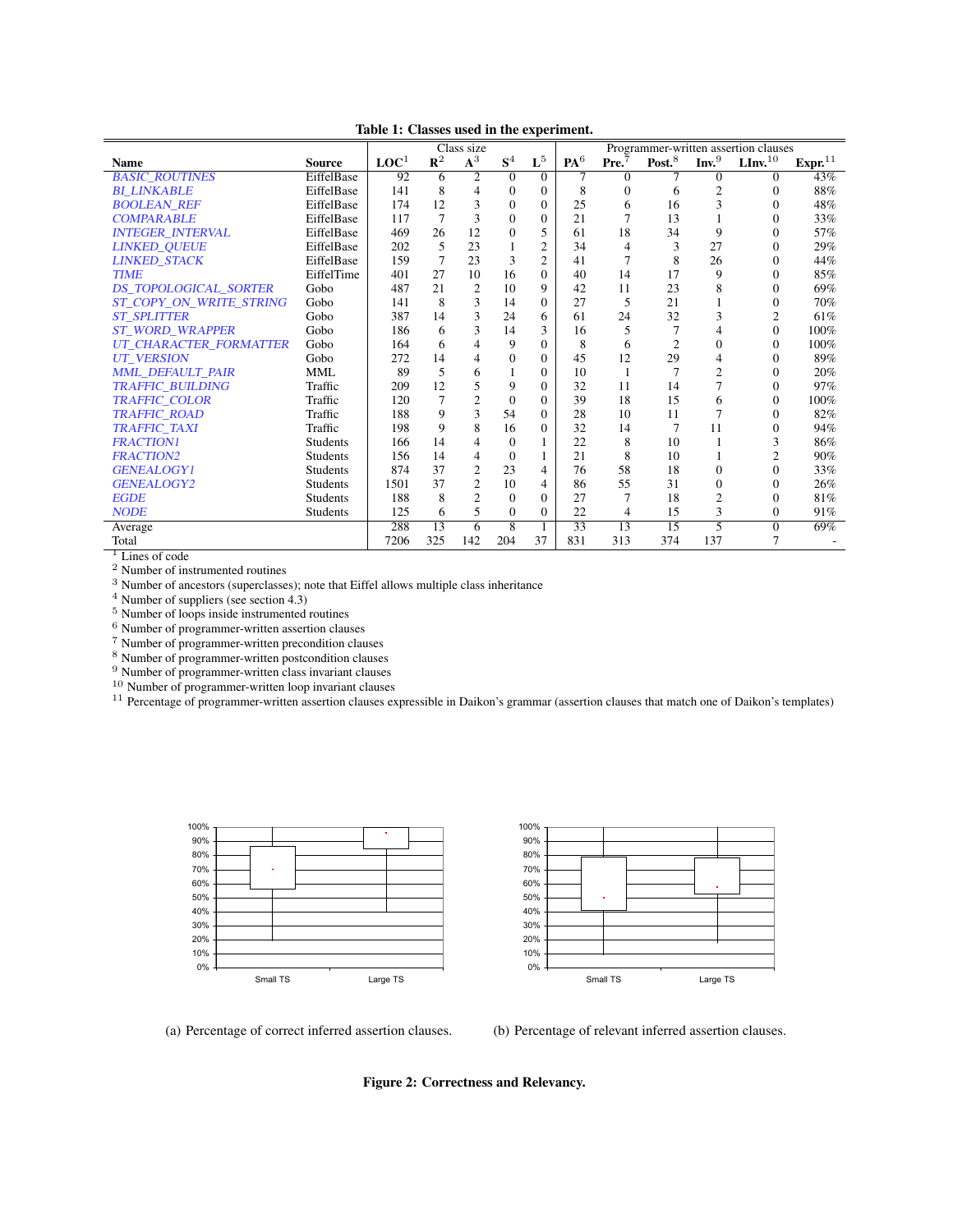The percentages of relevant assertion clauses vary widely, from less than 20% to 100%; section 4.4 discusses the relation between the percentage of relevant assertion clauses and code metrics and possible explanations. On average, around 64% of IA are relevant for the large test suite.

#### *Discussion*

Overall, these results show that Daikon can infer many relevant assertion clauses for test suites containing sufficiently many calls to the routines of the classes under test and achieving high coverage of the possible states for instances of these classes.

The most frequent reasons for the generation of uninteresting assertion clauses are assertion misplacement and comparisons between unrelated variables. Most of the misplaced assertion clauses reside in loop invariants. A possible reason is that loop invariants have very specific semantics (describing how the loop iteratively achieves the goal of computation), which is hard to formalize and encode in the tool. As a solution, some heuristics can be introduced, such as filtering out the clauses that do not contain variables used in the loop body. Implementing various techniques for variable comparability analysis and suppressing assertion clauses at one program point by clauses inferred at another one [10] would most likely significantly reduce the number of irrelevant IA.

It is likely that a developer examining the correct and interesting inferred assertion clauses would find some of them more important than others. We did not investigate the question of how many inferred assertion clauses would be classified by a developer as "important" or "worth adding to the code", because for such a subjective decision the input of a creator or maintainer of the code would be necessary and we did not have the possibility of involving such a person in the study.

#### 4.2 Inferred contracts vs. programmer-written contracts

The first measure we use to compare inferred to programmerwritten contracts is *recall*, the proportion of the PA that are also inferred or implied by the IA. We distinguish between the recall of PA expressible in Daikon's grammar, or *expressible recall*, and the recall of all PA, which we refer to as *total recall*.

Figure 3(a) shows the expressible recall and figure 3(b) the total recall. Tables 3(a) and 3(b) show the averages of the expressible and total recall over all classes. The results show that not all PA are inferred by CITADEL, not even all expressible ones: the average of the expressible recall is 86% and the average of the total recall is 59% for the large test suite. While the expressible recall is higher than 90% for 12 out of the 25 classes for the large test suite, the total recall exceeds 90% only for 2 classes.

It is also interesting to note that for all classes containing programmer-written loop invariants, the expressible recall is 100% for both test suites for these loop invariants. The same holds for the total recall, with the exception of class FRACTION1, for which the total recall is 67% for both test suites. So overall the recall for loop invariants is very high, but the low number of programmer-written loop invariant clauses in the code we examined suggests special care in generalizing this result.

Programmer-written and inferred contracts can also be compared based on the numbers of clauses they contain. In general, the number of relevant IA is much higher than the number of clauses in programmer-written contracts, as illustrated in figure 4, which shows the ratios of relevant IA to PA, and in table 4, which shows the averages of these ratios.

For loop invariants, which programmers rarely write in practice, the ratios are very high.

| Table 3: Averages of expressible and total recall. |  |
|----------------------------------------------------|--|
| (a) Expressible recall.                            |  |

|                  | Small TS          | Large TS |
|------------------|-------------------|----------|
| Loop invariants  | 100%              | 100%     |
| Preconditions    | 61%               | 89%      |
| Postconditons &  | 77%               | 85%      |
| class invariants |                   |          |
| Total            | 69%               | 86%      |
|                  |                   |          |
|                  | (b) Total recall. |          |
|                  | Small TS          | Large TS |
| Loop invariants  | 89%               | 89%      |
| Preconditions    | 48%               | 72%      |
| Postcondition &  | 54%               | 59%      |
| class invariants |                   |          |

A striking difference exists between ratios for preconditions and those for postconditions and class invariants. With the small test suite CITADEL finds fewer relevant preconditions than programmers write; for the large test suite, it finds only marginally more preconditions than written by programmers. This factor is significantly higher for postconditions and class invariants: with the large test suite CITADEL finds about 5 times more relevant assertion clauses in these categories than programmers write.

A hypothesis to explain this difference is that developers using contract-aware languages view the various kinds of contracts in a different light: they take care to specify preconditions accurately, because preconditions make implementing routines easier (preconditions can be assumed, and the routine need not check them); postconditions and class invariants have no such immediate benefit and developers tend to neglect them. In other words, writing preconditions makes it easier to write code, while writing postconditions makes code easier to use and makes faults in the code easier to detect. The results seem to indicate that programmers care less about these code quality measures (ease of use and correctness) than about the ease of implementation.

One reason why inferred assertion clauses outnumber the programmer-written ones is that Daikon frequently infers theorems — assertion clauses that follow logically from other assertion clauses — while programmers almost never write them (except occasionally in class invariants). Nontrivial theorems, whose proofs require knowledge of source code semantics, can be useful for better understanding of the software. For example, in a routine that pushes an element on a stack the programmer would typically write a postcondition, stating that the number of elements is increased by one and that the pushed element is now on top. The tool would additionally infer that the stack is never empty after calling this routine, which shows an interesting relation between the number of elements and emptiness.

Another reason is that many inferred postcondition clauses describe what is *not* changed by a routine (in the form  $x = old \, x^5$  so called "frame properties", which programmers almost never write. If there were a special notation for specifying frame properties in Eiffel (such as the "modifies" or "assignable" clauses of Spec# [4] and JML [16]), then programmers would likely use this notation and such IA would not strengthen the programmer-written

<sup>&</sup>lt;sup>5</sup>In Eiffel old is used in postconditions to refer to the value of an expression before the routine execution.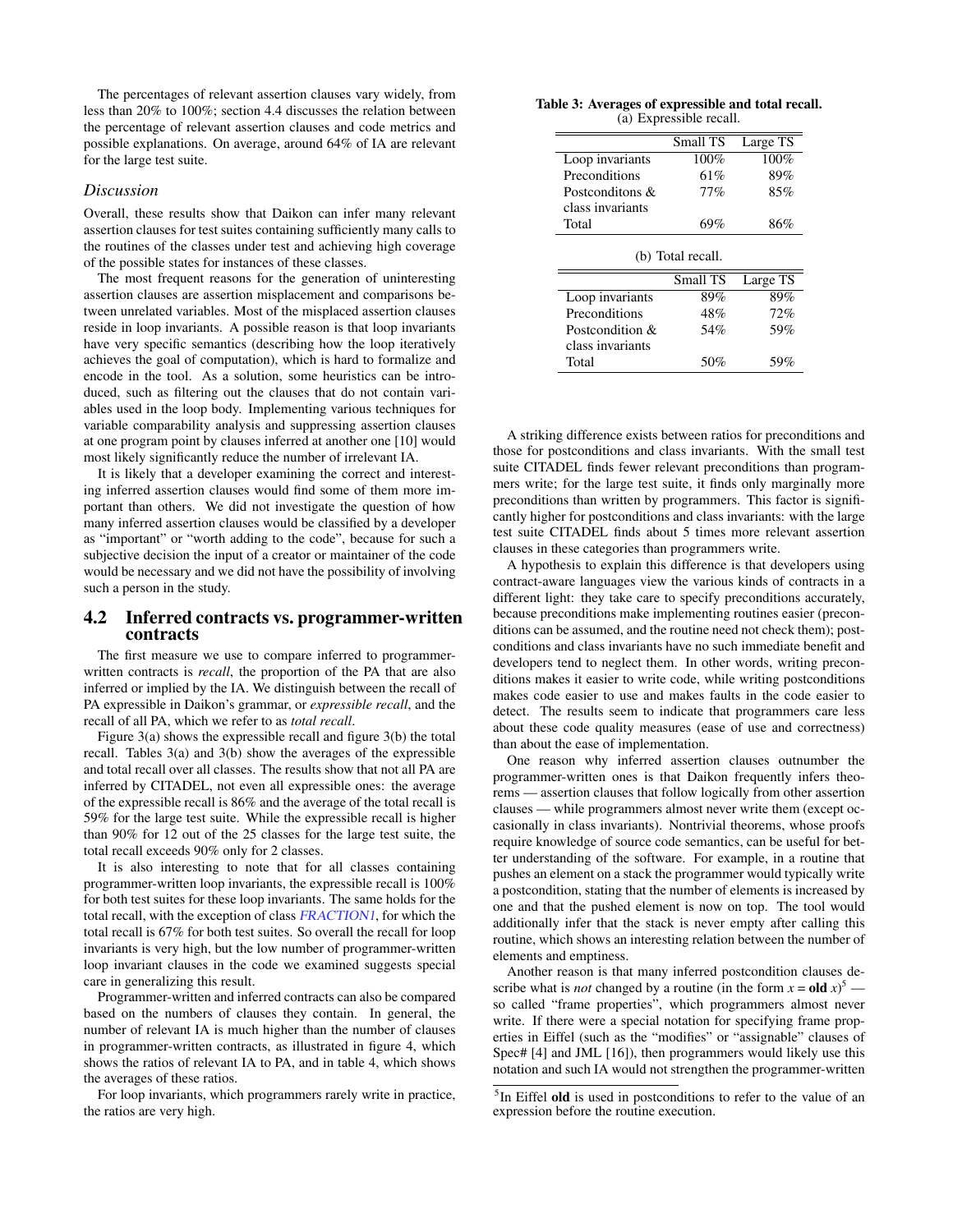

(a) Expressible recall.

(b) Total recall.

Figure 3: Expressible recall and total recall.





Figure 4: Ratios of relevant inferred assertion clauses to programmer-written assertion clauses.

Table 4: Averages of ratios of relevant inferred assertion clauses to programmer-written assertion clauses.

|                  | Small TS | Large TS |
|------------------|----------|----------|
| Loop invariants  | 12.4     | 13.3     |
| Preconditions    | 0.6      | 1.2.     |
| Postconditions & | 4.8      | 5.6      |
| class invariants |          |          |
| Total            | 4 O      | 1 Q      |

specification.

We also calculated the proportion of program points where no PA exist, but for which there are relevant IA (figure 5). This proportion varies considerably, from 0% for class COMPARABLE to 46% for the large test suite for class UT\_CHARACTER\_FORMATTER. The averages for loop invariants, preconditions, and postconditions and class invariants (shown in table 5) show again that programmers write more preconditions than postconditions and class invariants, and that they write very few loop invariants. Naturally, these results are highly dependent on the number of contracts written by developers, which vary with the class and author of the code, so it is hard to generalize from them. They do show, however, that contract

#### Figure 5: Percentage of program points with relevant inferred assertions and no programmer-written assertions.

inference tools can indeed produce relevant assertions for program points for which programmers did not write any assertions.

We define two factors showing how PA and IA complement each other:

• The *strengthening factor*  $\alpha_1$  *of IA over PA* reflects how much stronger PA become when IA are added:

$$
\alpha_1 = \frac{\text{Relevant IA} + \text{PA} - \text{IA implied by PA}}{\text{PA}}
$$

• The *strengthening factor*  $\alpha_2$  *of PA over IA* reflects how much

Table 5: Averages of percentage of program points with relevant inferred assertions and no programmer-written assertions.

|                  | Small TS | Large TS |
|------------------|----------|----------|
| Loop invariants  | 68%      | 70%      |
| Preconditions    | $1\%$    | 4%       |
| Postconditons &  | 25%      | 28%      |
| class invariants |          |          |
| Total            | 17%      | 19%      |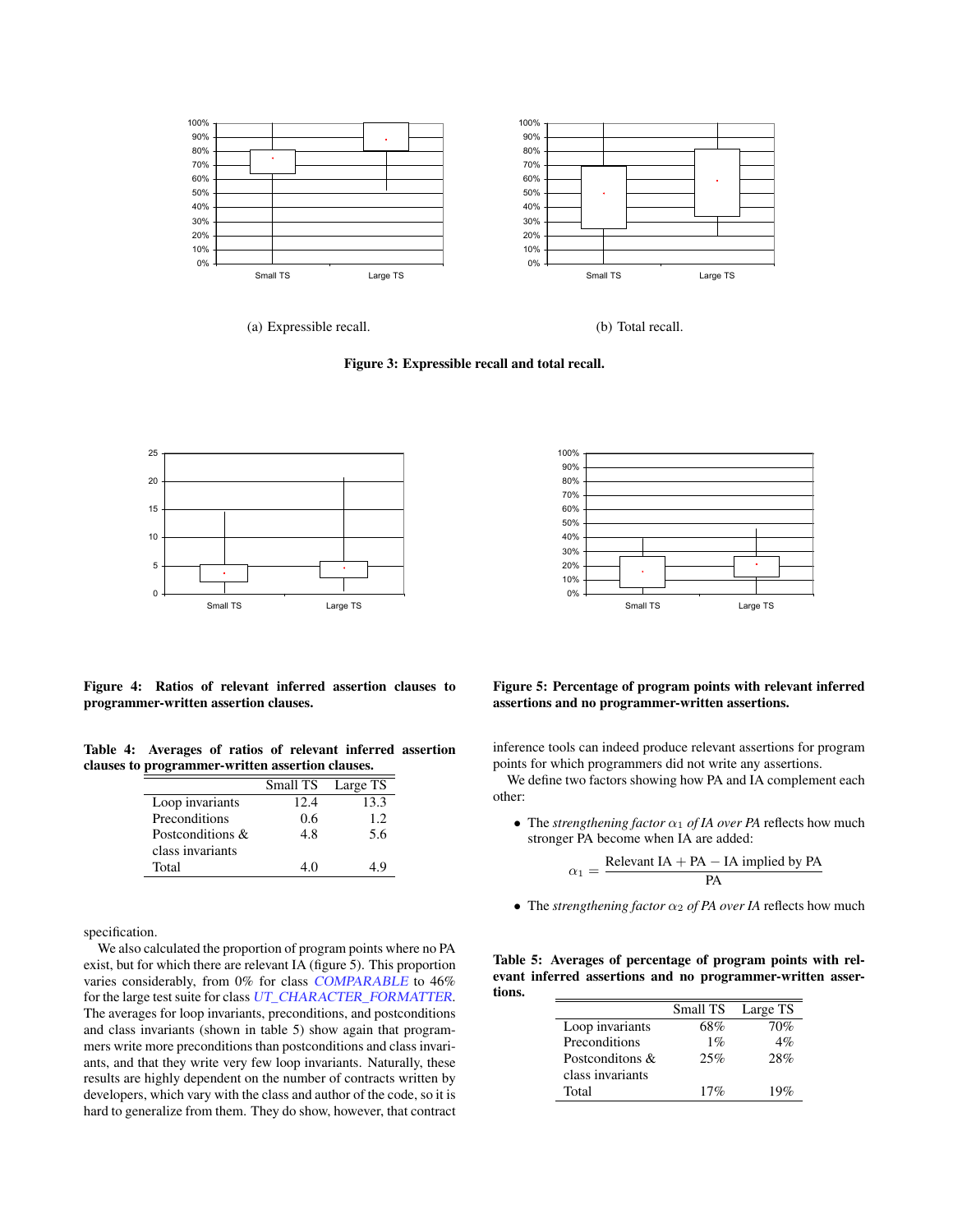Table 6: A comparison of the strengthening factors. (a) Averages for the strengthening factor of inferred assertion clauses over programmer-written assertion clauses.

|                  | Small TS | Medium TS |
|------------------|----------|-----------|
| Loop invariants  | 12.6     | 13.4      |
| Preconditions    | 1.1      | 1.1       |
| Postconditions & | 5.4      | 5.9       |
| class invariants |          |           |
| Total            | 46       | 51        |

(b) Averages for the strengthening factor of programmer-written assertion clauses over inferred assertion clauses.

|                  | Small TS | Large TS |
|------------------|----------|----------|
| Loop invariants  | 1.0      | 1.0      |
| Preconditions    | 2.3      | 1.4      |
| Postconditions & | 1.7      | 13       |
| class invariants |          |          |
| Total            | 15       | 12       |

stronger IA become when PA are added:

$$
\alpha_2 = \frac{PA + Relevant IA - PA implied by IA}{Relevant IA}
$$

Values strictly greater than 1.00 for these factors mean that strengthening occurs. These factors are complementary to recall, in the sense that they show how much the assertion clauses present in only one set (either that of the programmer-written assertion clauses or that of the inferred assertion clauses) can strengthen the ones from the other set.

Table 6(a) shows the averages for  $\alpha_1$  for loop invariants, preconditions, postconditions and class invariants, and the averages for  $\alpha_1$  for all assertions. It shows that IA can strengthen PA, but the strengthening factor for preconditions is generally much lower than that for postconditions and class invariants.

Table 6(b) shows the averages for  $\alpha_2$  for loop invariants, preconditions, postconditions and class invariants, and the averages for  $\alpha_2$ for all assertion clauses. It shows that PA can strengthen IA, but to a lesser degree than IA strengthen PA.

#### *Discussion*

The results show that inferred assertion clauses can be used to strengthen programmer-written contracts (postconditions and invariants) and sometimes even to correct existing contracts (strengthening preconditions). At about 19% of program points the programmer found nothing to specify while Daikon could infer relevant assertions. Still, not all PA are inferred or implied by the IA. So although inferred assertion clauses strengthen programmer contracts to a greater extent than conversely, automated contract inference does not find a superset of the PA.

Daikon is good at inferring simple and frequently used assertion clauses such as  $an_{\text{u}} = \text{Void}^6$  (in preconditions) or *an\_attribute* = *an\_argument* (in postconditions of "setter" routines). The experiment results show that around 97% of the relevant IA use one of a few simple assertion clause templates:  $x \sim y$  (where x is a variable, y is a variable or constant and  $\sim$  is one of the relations  $=, \neq, \leq, \leq, \geq)$  or one of two kinds of implications that Daikon supports.

It is tempting to draw the conclusion that at present the tool cannot compete with humans on higher levels of abstraction [10]. However, on closer examination it turns out that "abstract" assertions are mostly not expressible by the tool, because they contain functions with arguments, which are not used in the unfolding process. For about 54% of the inexpressible assertion clauses the reason was that they contained a call to a function with one argument. This means that even including functions with only one argument into the unfolding process can bring a substantial improvement in expressibility. Another 19% of the PA are inexpressible because of Daikon's very restrictive templates involving implications, while programmer-written contracts often contain implications.

These results indicate that for an object-oriented language like Eiffel the expressive power of contracts lies rather in their ability to contain calls to arbitrary side-effect free functions from the system, than in complicated syntax.

Here are some illustrative examples of programmer-written assertion clauses which Daikon could not infer, taken from class LINKED STACK (which inherits them from LINKED LIST):

- Assertion clauses not expressible in Daikon's grammar:
	- $\rightarrow$  *occurrences* (*v*)= **old** (*occurrences* (*v*))+ 1 in the postcondition of a routine that pushes an element on a stack, which means that the number of occurrences of the pushed item is increased by one; this property is not expressible, because it uses function *occurrences*, which has an argument.
	- *is\_empty* implies *off* in the invariant, meaning that in an empty stack the internal cursor cannot point to a valid position; the property is not expressible because it involves an implication not supported by Daikon.
	- not (*after* and *before*) in the invariant, saying that the internal cursor cannot be at the same time after and before any valid position; this property can be represented as (*after* implies not *before*)and (*before* implies not *after*) and thus could be inferred with better support for implications.
	- *index* <= *count* + 1 in the invariant, stating that the internal cursor cannot go beyond the last valid position further than by one; this property is not expressible because  $x \leq y + c$  (with x and y being variables and c a constant) is not among Daikon's assertion clause templates.
- Assertion clauses (taken from the class invariant) expressible in Daikon's grammar, but still not inferred by the tool:
	- *extendible*, which says that a new element can always be added to the stack; this property most likely was not inferred because it didn't pass Daikon's statistical check.
	- *index\_set*.*count* = *count*, stating that the number of elements in the stack is the same as the number of elements in the set of indexes which are valid for the underlying list; this property was not inferred, because it requires unfolding the variable Current twice (Current.*index\_set*.*count*), while in the experiment the maximum number of unfolding iterations was set to 1.

<sup>6</sup> Such assertion clauses are currently indeed very common in Eiffel contracts. In future they will likely become less important, since in the latest versions of the Eiffel compiler void-call safety is built into the type system.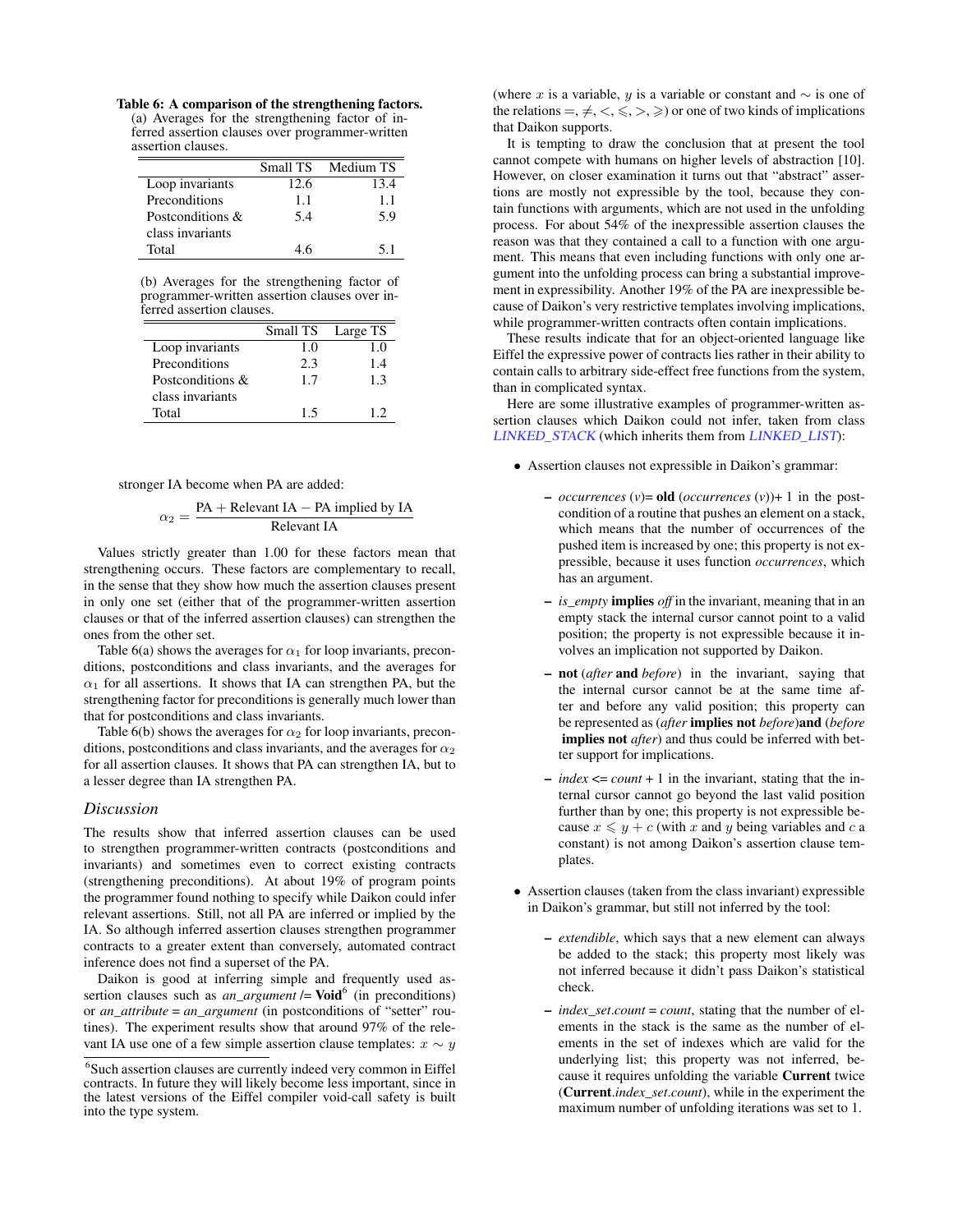## 4.3 Comparative analysis of the results for the different kinds of classes

As there were three groups of classes participating in the experiment (library classes, application classes and classes written by students), it is interesting to find out whether there are significant differences in the contract inference results between them. Our intuition was that contract strengthening should show more evidently in application classes than in library classes and even more in classes written by students because of the difference in quality of the original contracts. Indeed the average strengthening factor  $\alpha_1$ for postconditions and class invariants is 4.9 for library classes vs. 8 for application classes (all results in this section are given for the large test suite); however, the average for student classes  $-7.1$  – is not as high as was expected.

Another interesting observation is that the percentage of PA expressible in the tool for library classes is much lower than for application classes (62% vs. 93%), which indicates that in library classes programmers tend to write more complex and abstract contracts.

Another reason for differences than the quality of the original contracts seems to be the varying level of difficulty of writing good unit tests. In particular, we found writing tests for library classes much easier than for application classes because the former have less coupling and are intended for modular use. To capture this informal observation we introduce the following metric to measure the coupling of a class  $C$ : the number of *suppliers* of  $C$  (classes that C uses both directly and through other classes), which are not also suppliers of class  $\overrightarrow{ANY}$ . The average coupling factor for library classes turned out to be 6.1 vs. 16 for application classes, which supports our intuition. This difference influences the contract inference results: correctness (91% for library classes vs. 68% for application classes) and expressible recall (88% vs. 65%). The difference in recall is especially significant for preconditions (98% vs. 48%), which is quite intuitive, since inferred preconditions are influenced by the test suite more directly that other kinds of contracts. This is also reflected in the significant difference in the  $\alpha_2$  factor for preconditions: programmer-written preconditions strengthen inferred ones by a factor of 1.1 in library classes vs. 2.3 in application classes.

## 4.4 Correlations

In trying to establish which properties of the classes may influence the quality of the inferred contracts, in this study we also examined correlations between class metrics and the quality of contracts inferred for each class. More specifically, we looked for correlations between the following factors:

- Code metrics of the examined classes: number of lines of code, number of routines implemented, number of ancestors, coupling (as introduced in section 4.3), number of queries $8$ with no arguments (also separately for numeric and boolean queries), number of PA, percentage of assertion clauses expressible in Daikon's grammar;
- Metrics of the IA: total number of IA, correctness, relevancy, expressible recall, total recall, the ratio of relevant IA to PA, strengthening factors  $\alpha_1$  and  $\alpha_2$ .

All correlations listed below were calculated using the Pearson product-moment correlation coefficient for assertion clauses (including those in loop invariants) inferred for the large test suite.

Correctness and relevancy of IA have negative correlations, -0.91 and -0.62 respectively, to the total number of IA.

These two measures also have negative correlations to the number of numeric zero-argument queries in a class (-0.66 and -0.60 respectively). Numeric (integer and real) queries with no arguments increase Daikon's assertion search space significantly, because Daikon has many assertion clause templates for numeric variables, some of these templates involving relations between 2 or 3 variables. The positive correlation (0.69) between the number of numeric queries with no arguments and the total number of IA also shows this.

All these results suggest that the increased assertion search space has a negative influence on the correctness of the IA and a slightly weaker negative influence on their relevancy.

On the other hand, the total number of IA has strong positive correlations to the ratio of relevant inferred IA to PA and the strengthening factor of IA over PA (0.72 and 0.71 respectively). These correlations indicate that with more assertion clauses inferred, despite of a large proportion of them being irrelevant, the number of relevant ones also increases.

Correctness and relevancy also have negative correlations to coupling, -0.58 and -0.52 respectively, which seems to confirm the intuition that the worse quality of unit tests for classes with higher coupling results in lower correctness and relevancy of assertions inferred from these tests.

#### 4.5 Threats to generalization

Probably the biggest threat to generalization of these results is the limited number of classes examined in the experiment. We selected classes written by programmers with various degrees of experience, classes having different semantics and sizes in terms of various code metrics, but naturally their representativeness is limited. Specifically, the relatively low number of application and student classes examined in the experiment suggests special care in generalizing the comparative results discussed in section 4.3. Furthermore, the relatively small size of some of the examined classes may also be a threat to validity of the results.

The study only involved unit testing separate classes; testing entire applications may produce different results.

As shown both by the results of this study and of previous investigations [20, 11], the quality and size of the test suite have a strong influence on the quality of the inferred contracts. We ran the experiment for two different test suites for each class, but test suites of other sizes and with other characteristics might lead to different results.

Since we could not discuss the IA with the developers of the classes used in the study, we judged the correctness of the IA based on the implementation and we used a fixed set of rules for determining which IA are interesting and which not, as explained in section 4.1. The results might have been different had the original developers performed the classification.

Other factors likely to influence the results and providing caution against hasty generalization are the technical characteristics of Daikon and of the front-end we developed for it, and specifically the potential faults in these tools.

## 5. RELATED WORK

Several studies on Daikon-inferred contracts have been performed, but we are not aware of any studies comparing these to contracts written by programmers independently of the tool.

Some studies investigate the effect of the test suite on Daikoninferred contracts. Nimmer and Ernst [19] showed that Daikon produces, even from relatively small test suites, assertion clauses that

 $7<sub>ANY</sub>$  in Eiffel is the root of the class inheritance hierarchy, similar to Object in Java.

<sup>8</sup>Attributes and functions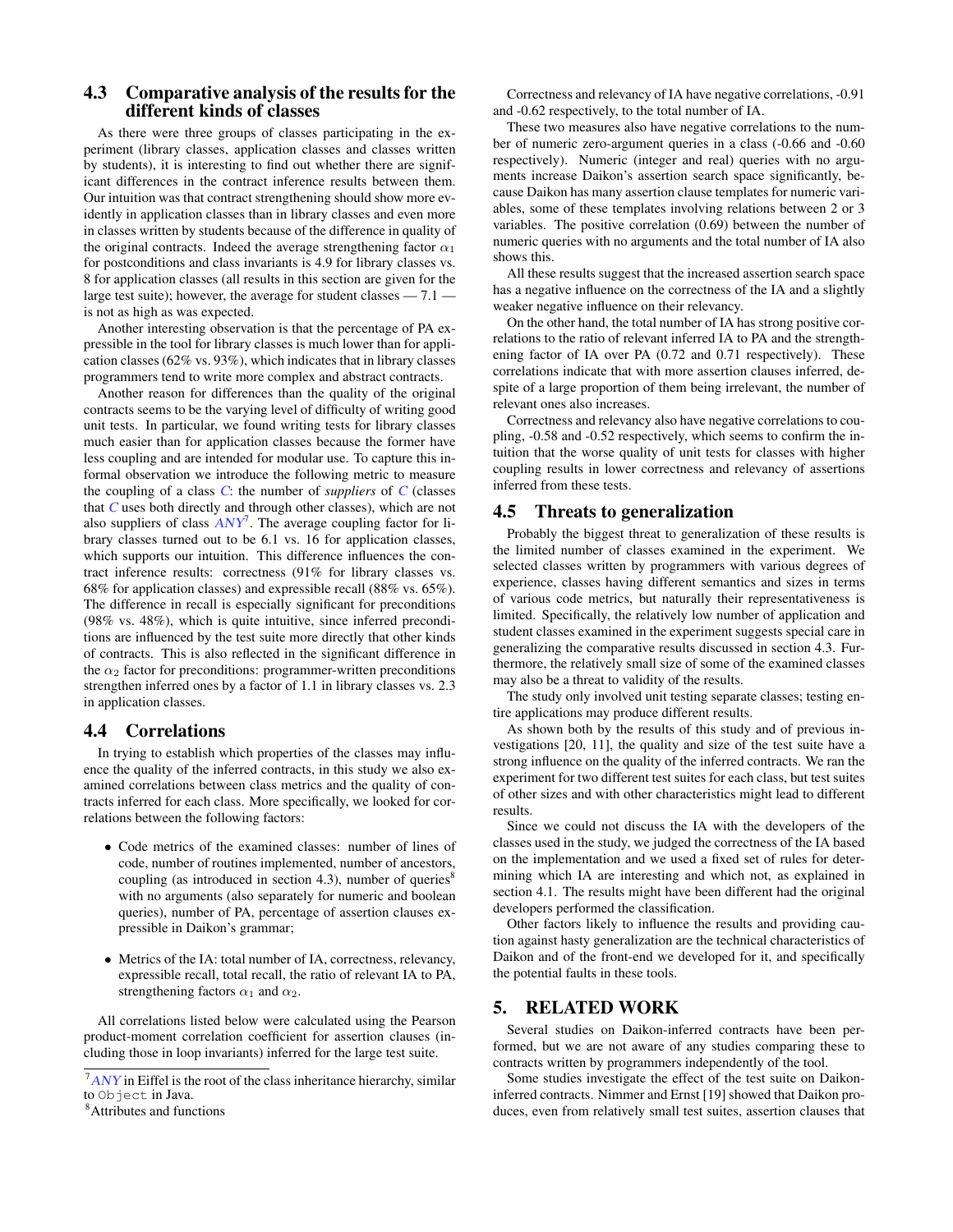are consistent and sufficient for (proving the absence of runtime errors with very little change. Nimmer and Ernst [20] also showed that test cases that mainly exercise corner cases are not suited for contract inference. Gupta et al. [11] and Harder et al. [13] showed that existing code coverage criteria (branch coverage, definitionuse pair coverage) do not provide test suites that are good enough for invariant detection, but test suites that satisfy these traditional criteria produce more relevant assertion clauses than random.

A study of users' experience with Daikon [20] showed that using Daikon neither speeds up nor slows down users trying to annotate programs with contracts, but improves recall (how many assertion clauses from the intended specification do finally appear in contracts). Half of the users participating in their study considered Daikon to be helpful, especially because they could use the generated assertion clauses as support for finding others. More than half the users found removing incorrect assertion clauses easy. That study showed how developers can use Daikon as support in the assertion-writing process; in the present study there was no interference between running the contract inference tool on the code and the manual process of writing contracts, since we wanted to investigate the contributions of each approach to providing classes with high-quality executable specifications.

A substantial amount of work uses Daikon-inferred contracts as support for automated testing. The Eclat [21] tool uses contracts inferred by Daikon as filters for invalid inputs and as an automated oracle. Xie and Notkin [26] developed the operational violation approach, which uses Daikon to infer likely assertions and automatically generates tests, verifying the inferred assertions. Tests violating these assertions are presented to users for examination, since they exercise behavior that the tool has not seen before. The DSD-Crasher tool [9] employs Daikon for inferring contracts, exports these contracts as JML contracts, and uses these to guide the input generation of the Check'n'Crash tool [8]. Substra [27] generates integration tests based on Daikon-inferred constraints on component interfaces.

DIDUCE [12] is another tool which infers contracts from program executions. DIDUCE is built on the same principles as Daikon, but can operate in two modes: the training mode and the checking mode. In the training mode, the tool infers assertions from executions of the system, by starting out with the most restrictive conditions and relaxing them as if finds states that violate them. The checking mode is an extension of the training mode, in the sense that in the checking mode, when an assertion violation occurs, DIDUCE also reports the violation, in addition to relaxing the assertion in question.

Pytlik et al. [23] developed the Carrot assertion detector which uses the same principles as Daikon, but has a different implementation. Other work [14, 15] investigates dynamic inference techniques for algebraic specifications.

Some of the ideas developed in academic research on contract inference were also adopted by industry. AgitatorOne [5], previously called Agitator, implements a Daikon-like approach for inferring assertions. Users have the option of promoting these inferred assertions to contracts included in the program or discarding them. The Axiom Meister tool [24] developed at Microsoft Research uses symbolic execution for finding routine contracts for .NET programs.

# 6. CONCLUSIONS

From the experiment results we can draw the following conclusions:

• A high proportion of the inferred assertion clauses are correct

(reflect true properties of the source code): around 90% for the large test suite.

- A high proportion of the inferred assertion clauses are relevant (correct and interesting): around 64% for the large test suite.
- Contract inference can be used to strengthen programmerwritten specifications, as shown by a strengthening factor averaging at 5.9 for postconditions and class invariants and at 13.4 for loop invariants for the large test suite.
- Contract inference cannot find all assertion clauses written by programmers; this is evidenced by an average recall value of 59%, meaning that only a bit more than half of the programmer-written assertion clauses are also inferred or implied by the inferred assertions.
- The quality of inferred contracts decreases with the growth of coupling between classes and the size of the assertion search space: the more suppliers and zero-argument numeric queries a class has, the higher the percentage of incorrect and uninteresting inferred assertion clauses.

These results suggest that contract inference cannot completely replace the manual work of writing assertions. Nor should it: in the Design by Contract software development method, the manual process of writing contracts starts already before the implementation work and can expand until after the implementation is finished, while contract inference tools can only be used when the implementation is ready. Only relying on such a tool to produce contracts loses all the benefits of writing contracts from software analysis and design through implementation. Nevertheless, when a complete or partial implementation of the system is ready, contract inference tools can be used to strengthen the existing programmerwritten assertions, resulting in more accurate specification.

Future work includes improving both Daikon and its front-end for Eiffel, based on the insights gained through this study. A promising idea that we intend to explore is "push-button inference": using an automated testing tool to generate the test suites necessary for the contract inference instead of handmade tests. Another direction for future work is to explore the use of contract inference for estimating test suite quality, based on the idea that the quality of inferred contracts is indicative of the quality of a test suite, which should relate to the test suite's fault-revealing capability.

#### Acknowledgements

We thank Michael Ernst for the support provided during the implementation of CITADEL and for his valuable feedback on the work presented here and on a previous draft of this paper. We also thank Cristiano Calgano, Andreas Leitner and Alexander Pretschner for insightful comments on the presentation of this work.

## 7. REFERENCES

- [1] CITADEL webpage. http://se.inf.ethz.ch/ people/polikarpova/citadel.html.
- [2] EiffelStudio. Eiffel Software. http://www.eiffel.com/.
- [3] Traffic. http://traffic.origo.ethz.ch/.
- [4] M. Barnett, K. R. M. Leino, and W. Schulte. The Spec# programming system: An overview. In *CASSIS 2004*, volume 3362 of *LNCS*. Springer, 2004.